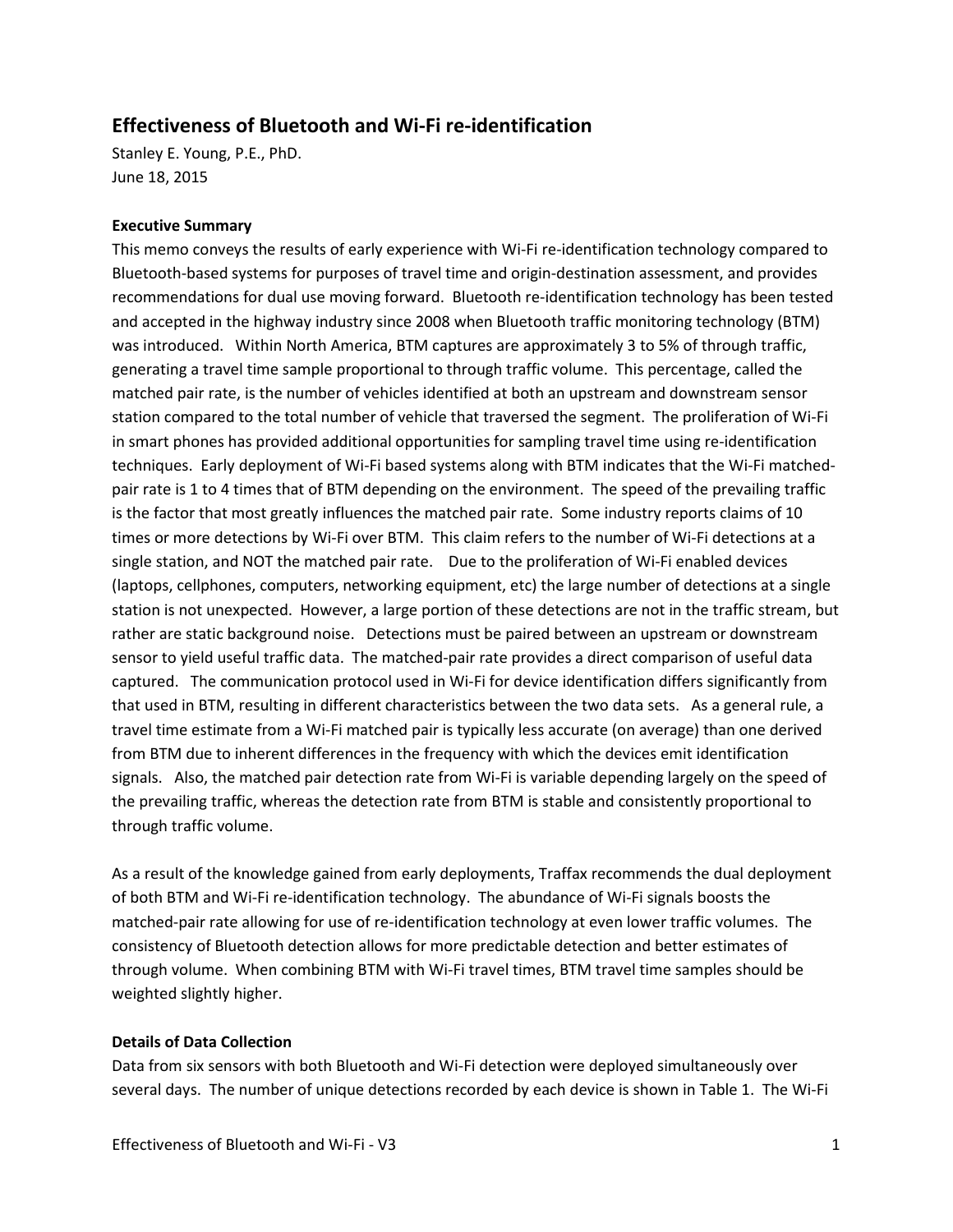detections are more numerous than that of Bluetooth, and the ratio varied at each detector. This ratio of Wi-Fi to Bluetooth detections at the sensors varied from a low of 6.1 to a high of 19.8. This is not the matched-rate rate, but rather the raw detections at each sensor.

| Detector | <b>BTM</b> |       |       | <b>WIFI</b> |
|----------|------------|-------|-------|-------------|
|          |            | WiFi  | Total | Multiplier  |
| А        | 4376       | 28265 | 32641 | 6.5         |
| В        | 2307       | 42226 | 44533 | 18.3        |
| C        | 1345       | 8218  | 9563  | 6.1         |
| D        | 1035       | 20542 | 21577 | 19.8        |
| F        | 2006       | 13254 | 15260 | 6.6         |

Table 1 – Station detection at five sensor stations

In contrast, the number of matched pairs resulting from the data in Table 1 is shown in Table 2 for all combinations of sensor pairing. The ratio of matched pairs per segment for Wi-Fi over BTM ranged from 0.8 to 3.9, with an average of 1.6. On average, Wi-Fi provides approximately 60% more matchedpairs than BTM. Whereas BTM matched pairs are known to be proportional to traffic, the matched pair rate for Wi-Fi varies significantly.

| .                        |     |     |                    |     |     |  |
|--------------------------|-----|-----|--------------------|-----|-----|--|
| <b>BTM Matched Pairs</b> |     |     | <b>END STATION</b> |     |     |  |
| <b>BEGIN STATION</b>     |     | В   |                    |     |     |  |
| А                        |     | 540 | 588                | 387 | 762 |  |
| В                        | 571 |     | 151                | 122 | 238 |  |
|                          | 557 | 138 |                    | 355 | 111 |  |
| D                        | 346 | 105 | 350                |     | 75  |  |
|                          | 766 | 229 | 133                | 106 |     |  |

| Table 2 - Matched Pair Results |
|--------------------------------|
|--------------------------------|

| WiFi Matched Pairs   | <b>END STATION</b> |      |     |     |      |
|----------------------|--------------------|------|-----|-----|------|
| <b>BEGIN STATION</b> | А                  | В    |     |     |      |
| А                    |                    | 2128 | 444 | 481 | 1273 |
| В                    | 2076               |      | 221 | 347 | 409  |
|                      | 541                | 205  |     | 339 | 125  |
| D                    | 441                | 221  | 333 |     | 70   |
|                      | 1369               | 440  | 113 | 112 |      |

| WiFi/BTM             | <b>END STATION</b> |         |     |     |     |
|----------------------|--------------------|---------|-----|-----|-----|
| <b>BEGIN STATION</b> | А                  | В       |     |     |     |
| А                    |                    | 3.9     | 0.8 | 1.2 | 1.7 |
| В                    | 3.6                |         | 1.5 | 2.8 | 1.7 |
|                      | 1.0                | $1.5\,$ |     | 1.0 | 1.1 |
| D                    | 1.3                | 2.1     | 1.0 |     | 0.9 |
|                      | 1.8                | 1.9     | 0.8 | 1.1 |     |